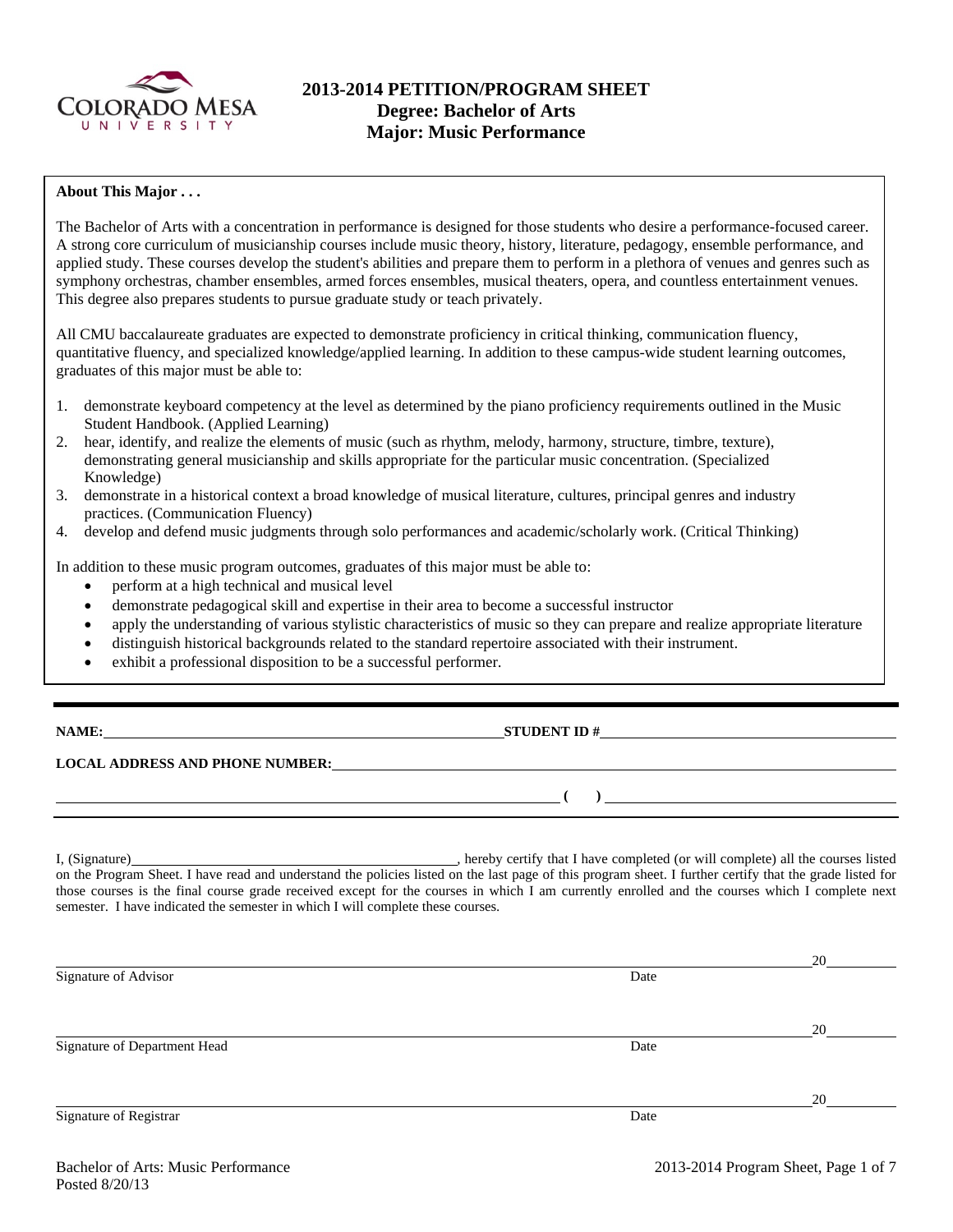#### **Students should work closely with a faculty advisor when selecting and scheduling courses prior to registration.**

Degree Requirements:

- <sup>120</sup> semester hours total (A minimum of 28 taken at CMU in no fewer than two semesters).
- 40 upper division credits (A minimum of 15 taken at the 300-400 course levels within the major at CMU).
- 2.00 cumulative GPA or higher in all CMU coursework
- 2.00 cumulative GPA or higher in coursework toward the major content area
- Pre-collegiate courses (usually numbered below 100) cannot be used for graduation.
- When filling out the program sheet a course can be used only once.
- A student must follow the CMU graduation requirements either from 1) the program sheet for the major in effect at the time the student officially declares a major; or 2) a program sheet for the major approved for a year subsequent to the year during which the student officially declares the major and is approved for the student by the department head. Because a program may have requirements specific to the degree, the student should check with the faculty advisor for additional criteria. It is the student's responsibility to be aware of, and follow, all requirements for the degree being pursued. Any exceptions or substitutions must be approved by the student's faculty advisor and Department Head.
- See the "Undergraduate Graduation Requirements" in the for additional graduation information.

**GENERAL EDUCATION REQUIREMENTS** (31 semester hours) See the current catalog for a list of courses that fulfill the requirements below. If a course is on the general education list of options and a requirement for your major, you must use it to fulfill the major requirement and make a different selection within the general education requirement.

| Course No Title                                                                                                                                                                                                                |        | Sem.hrs Grade Term/Trns |
|--------------------------------------------------------------------------------------------------------------------------------------------------------------------------------------------------------------------------------|--------|-------------------------|
| <b>English</b> (6 semester hours, must receive a grade of "C" or better and<br>must be completed by the time the student has 60 semester hours.)<br><b>ENGL 111 English Composition</b><br><b>ENGL 112 English Composition</b> | 3<br>3 |                         |
| <b>Math:</b> MATH 110 or higher (3 semester hours, must receive a grade<br>of "C" or better, must be completed by the time the student has 60<br>semester hours.)                                                              |        |                         |
| <b>Humanities</b> (3 semester hours)                                                                                                                                                                                           |        |                         |
| Social and Behavioral Sciences (6 semester hours)                                                                                                                                                                              |        |                         |
| <b>Natural Sciences</b> (7 semester hours, one course must include alab)                                                                                                                                                       |        |                         |
|                                                                                                                                                                                                                                |        |                         |

**History**(3 semester hours) HIST \_\_\_\_ \_\_\_\_\_\_\_\_\_\_\_\_\_\_\_\_\_\_\_\_\_\_\_\_ \_\_\_\_ \_\_\_\_\_ \_\_\_\_\_\_\_\_

**Fine Arts** (3 semester hours) MUSA 220 Music Appreciation 3

|                  | Sem.hrs Grade Term/Trns                                     |
|------------------|-------------------------------------------------------------|
|                  |                                                             |
|                  |                                                             |
|                  | the process of the control of the                           |
|                  |                                                             |
|                  |                                                             |
| KINA $1 \_$ $\_$ | <b>OTHER LOWER DIVISION REQUIREMENTS (6 semester hours)</b> |

\_\_\_\_\_\_ \_\_\_\_ \_\_\_\_\_\_\_\_\_\_\_\_\_\_\_\_\_\_\_\_\_\_\_\_ \_\_\_\_ \_\_\_\_\_ \_\_\_\_\_\_\_\_

**Applied Studies** (3 semester hours)

### **FOUNDATION COURSES** (23 semester hours)

|         | Must pass all courses with a "C" or better |     |  |
|---------|--------------------------------------------|-----|--|
| MUSA111 | Music Technology                           |     |  |
| MUSA114 | Theory I - Introduction                    |     |  |
| MUSA115 | Theory II – Diatonic Concepts              | - 3 |  |
| MUSA116 | Ear Training & Sightsinging I              | -2  |  |
| MUSA117 | Ear Training & Sightsinging II 2           |     |  |
| MUSA214 | Theory III – Chromatic                     |     |  |
|         | Concepts                                   |     |  |
| MUSA215 | Theory $IV - Tw$ entieth Century           |     |  |
|         | Form and Analysis                          |     |  |
|         |                                            |     |  |
|         | MUSL $1 \_$ $\_$                           |     |  |
|         |                                            |     |  |
|         |                                            |     |  |
|         |                                            |     |  |
| MUSP 2  |                                            |     |  |
|         |                                            |     |  |

#### **BACHELOR OF ARTS in MUSIC: Performance Concentration (60 semester hours)**

Must pass all courses for credit with a "C" or better **Music Core** (33-34 semester hours)

|                 | <b>NIUSIC COPE</b> (33-34 semester nours) |                |                                                                                                                                                                                                                                      |
|-----------------|-------------------------------------------|----------------|--------------------------------------------------------------------------------------------------------------------------------------------------------------------------------------------------------------------------------------|
| <b>MUSA 101</b> | Concert Attendance (8 semesters) 0        |                |                                                                                                                                                                                                                                      |
| <b>MUSA 101</b> | <b>Concert Attendance</b>                 | $\Omega$       |                                                                                                                                                                                                                                      |
| <b>MUSA 101</b> | <b>Concert Attendance</b>                 | $\Omega$       |                                                                                                                                                                                                                                      |
| <b>MUSA 101</b> | <b>Concert Attendance</b>                 | 0              |                                                                                                                                                                                                                                      |
| <b>MUSA 101</b> | <b>Concert Attendance</b>                 | 0              |                                                                                                                                                                                                                                      |
| <b>MUSA 101</b> | <b>Concert Attendance</b>                 | 0              |                                                                                                                                                                                                                                      |
| <b>MUSA 101</b> | <b>Concert Attendance</b>                 | 0              |                                                                                                                                                                                                                                      |
| <b>MUSA 101</b> | <b>Concert Attendance</b>                 | 0              |                                                                                                                                                                                                                                      |
| MUSA250         | <b>Beginning Conducting</b>               | $\overline{c}$ | <u> 1989 - John Barn Barn, mars and de la partie de la partie de la partie de la partie de la partie de la partie de la partie de la partie de la partie de la partie de la partie de la partie de la partie de la partie de la </u> |
| MUSA268         | <b>Beginning Jazz Improvisation</b>       | 1              |                                                                                                                                                                                                                                      |
|                 | (instrumental students only)              |                |                                                                                                                                                                                                                                      |
| MUSA317         | Orchestration                             | $\overline{c}$ |                                                                                                                                                                                                                                      |
| MUSA326         | Music History & Literature I              | 3              |                                                                                                                                                                                                                                      |
| MUSA327         | Music History & Literature II             | 3              | <u> 1989 - John Stone, amerikansk politiker (</u>                                                                                                                                                                                    |
| <b>MUSA 363</b> | Music Industry & Marketing                | 3              | <u> 1989 - John Stone, amerikansk politiker (</u>                                                                                                                                                                                    |
| MUSA426         | Music of World Cultures                   | $\overline{2}$ |                                                                                                                                                                                                                                      |
| *MUSP420        | Senior Recital/Presentation               | $\overline{2}$ |                                                                                                                                                                                                                                      |
|                 |                                           | 3              |                                                                                                                                                                                                                                      |
|                 |                                           | 3              | <u> De Carlos de Carlos de Carlos de Carlos de Carlos de Carlos de Carlos de Carlos de Carlos de Carlos de Carlos de Ca</u>                                                                                                          |
|                 | Select 5 semester hours from MUSL XXX: *  |                |                                                                                                                                                                                                                                      |
|                 | MUSL $2 \_$                               | 1              |                                                                                                                                                                                                                                      |
|                 |                                           | 1              |                                                                                                                                                                                                                                      |
|                 |                                           | 1              |                                                                                                                                                                                                                                      |
|                 |                                           | 1              |                                                                                                                                                                                                                                      |
|                 |                                           | 1              |                                                                                                                                                                                                                                      |
|                 | Select 5 semester hours from MUSP XXX: *  |                |                                                                                                                                                                                                                                      |
|                 | MUSP $2 \qquad \qquad$                    | 1              | <u> The Common School and The Common School and The Common School and The Common School and The Common School and</u>                                                                                                                |
|                 |                                           | 1              |                                                                                                                                                                                                                                      |
|                 |                                           | 1              |                                                                                                                                                                                                                                      |
|                 |                                           | 1              | <u> The Common School (1989)</u>                                                                                                                                                                                                     |
|                 | $\frac{1}{2}$                             | 1              |                                                                                                                                                                                                                                      |
|                 |                                           |                |                                                                                                                                                                                                                                      |

\*Excluding MUSP 420, it is used above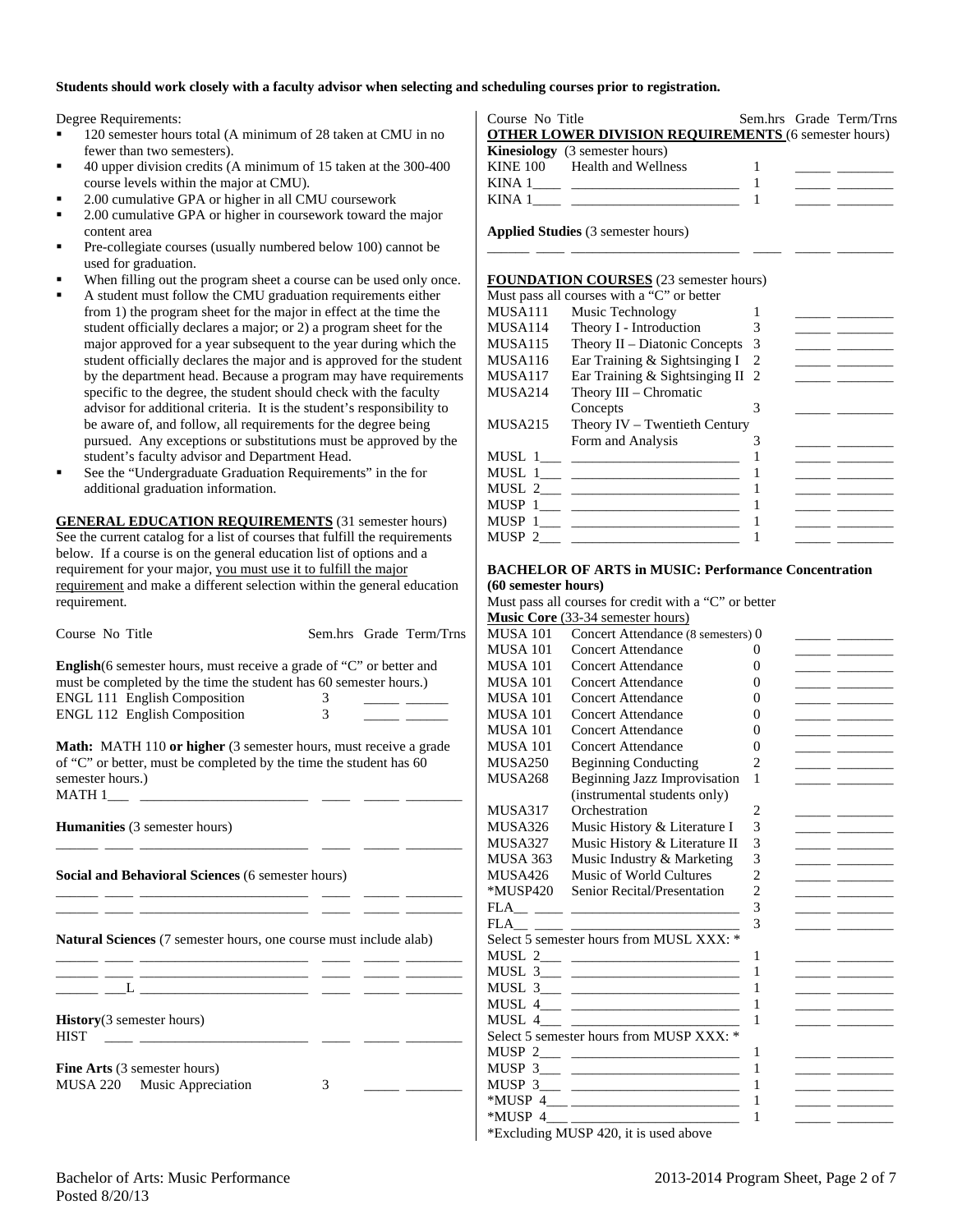| Course No Title<br><b>MUSA303</b>                                                        | Select one of the following options:<br><b>Instrumental Performance (16 semester hours)</b><br>Symphonic Literature<br>Select 4 upper division semester hours from Music Lessons (MUSL):                     | Sem.hrs Grade Term/Trns<br>3                                                                                                                                                                                                                                            | Course No Title<br>of the concentration:                                                                                         | Select 3 semester hours from Fine and Performing Arts, must be outside                                                                                                                                                                                                                                                                                                                                                                                                                                                                                                                                                                                                                                                                                                                                                                                                                                                                                                                  |                                                                                                                    | Sem.hrs Grade Term/Trns                                                                                                                                                                                                                                                                                                                                                                                                                                                                                                                                              |
|------------------------------------------------------------------------------------------|--------------------------------------------------------------------------------------------------------------------------------------------------------------------------------------------------------------|-------------------------------------------------------------------------------------------------------------------------------------------------------------------------------------------------------------------------------------------------------------------------|----------------------------------------------------------------------------------------------------------------------------------|-----------------------------------------------------------------------------------------------------------------------------------------------------------------------------------------------------------------------------------------------------------------------------------------------------------------------------------------------------------------------------------------------------------------------------------------------------------------------------------------------------------------------------------------------------------------------------------------------------------------------------------------------------------------------------------------------------------------------------------------------------------------------------------------------------------------------------------------------------------------------------------------------------------------------------------------------------------------------------------------|--------------------------------------------------------------------------------------------------------------------|----------------------------------------------------------------------------------------------------------------------------------------------------------------------------------------------------------------------------------------------------------------------------------------------------------------------------------------------------------------------------------------------------------------------------------------------------------------------------------------------------------------------------------------------------------------------|
|                                                                                          | Select 4 semester hours chosen from MUSA 368, MUSA 350B, or upper<br>division MUSP Music Performance Ensembles :                                                                                             | <u> The Common State State State State State State State State State State State State State State State State State State State State State State State State State State State State State State State State State State State</u><br><u> 1989 - Andrea Steinberg</u> | <b>MUSA318</b><br>MUSA337<br>MUSA410<br>*MUSL337<br>*MUSL337<br>*MUSL437<br>*MUSL437<br>*MUSP 365<br>*MUSP465<br><b>THEA 153</b> | Vocal Performance (19 semester hours)<br>Vocal Literature<br>Diction for Singers<br><b>Vocal Pedagogy</b><br>Voice Lessons<br>Voice Lessons<br>Voice Lessons<br>Voice Lessons<br>Opera Workshop<br>Opera Scenes/Performance<br>Acting I: Beginning Acting                                                                                                                                                                                                                                                                                                                                                                                                                                                                                                                                                                                                                                                                                                                               | 3<br>$\overline{c}$<br>3<br>$\mathbf{1}$<br>$\mathbf{1}$<br>1<br>$\mathbf{1}$<br>$\mathbf{1}$<br>$\mathbf{1}$<br>3 | <u>and the state</u><br><u> The Common State State State State State State State State State State State State State State State State State State State State State State State State State State State State State State State State State State State</u><br><u> 1989 - John Barn Barn, amerikansk politiker (</u><br><u> 1989 - Jan Barnett, politik e</u><br><u> 1989 - John Barn Barn, amerikansk politiker (</u><br>______ __________<br><u> 1999 - Jan Barbara Barat, prima prima prima prima prima prima prima prima prima prima prima prima prima prim</u> |
| of the concentration:                                                                    | Select Pedagogy course in applied area, 2 semester hours:<br>Select 3 semester hours from Fine and Performing Arts, must be outside                                                                          |                                                                                                                                                                                                                                                                         |                                                                                                                                  | Select two credits from the following: MUSA 350A, MUSP 350, 356,<br>358, 359, 450, 456, 458, or 459                                                                                                                                                                                                                                                                                                                                                                                                                                                                                                                                                                                                                                                                                                                                                                                                                                                                                     |                                                                                                                    |                                                                                                                                                                                                                                                                                                                                                                                                                                                                                                                                                                      |
| use these courses.                                                                       | * MUSP and MUSL credits can only be used once on a program sheet.<br>Students should consult their advisor when determining the section to                                                                   |                                                                                                                                                                                                                                                                         |                                                                                                                                  | Electives (All college level courses appearing on your final transcript,<br>not listed above that will bring your total semester hours to 120 hours.)<br>(8-10) semester hours; additional upper division hours will be needed.)                                                                                                                                                                                                                                                                                                                                                                                                                                                                                                                                                                                                                                                                                                                                                        |                                                                                                                    |                                                                                                                                                                                                                                                                                                                                                                                                                                                                                                                                                                      |
| MUSA302<br>MUSA304<br>MUSA310<br>MUSA411<br>*MUSL330<br>*MUSL330<br>*MUSL430<br>*MUSL430 | Keyboard Performance (18 semester hours)<br>Keyboard Literature I<br>Keyboard Literature II<br>Accompanying Techniques<br>Piano Pedagogy<br>Piano Lessons<br>Piano Lessons<br>Piano Lessons<br>Piano Lessons | 3<br><u> 1989 - John Barn Barn, mars a</u><br>3<br><u> 1989 - John Barn Barn, mars a</u><br>$\overline{c}$<br>3<br>$\mathbf{1}$<br>$\mathbf{1}$<br>$\mathbf{1}$<br>$\mathbf{1}$                                                                                         | __                                                                                                                               | <u> 1999 - John Harrison, mars ann an 1999 - 1999 - 1999 - 1999 - 1999 - 1999 - 1999 - 1999 - 1999 - 1999 - 1999 - 1999 - 1999 - 1999 - 1999 - 1999 - 1999 - 1999 - 1999 - 1999 - 1999 - 1999 - 1999 - 1999 - 1999 - 1999 - 1999</u><br><u> 1999 - John Harrison, mars ann an 1998 - 1999 - 1999 - 1999 - 1999 - 1999 - 1999 - 1999 - 1999 - 1999 - 1999 - </u><br><u> 2000 - 2000 - 2000 - 2000 - 2000 - 2000 - 2000 - 2000 - 2000 - 2000 - 2000 - 2000 - 2000 - 2000 - 2000 - 200</u><br><u> 2000 - 2000 - 2000 - 2000 - 2000 - 2000 - 2000 - 2000 - 2000 - 2000 - 2000 - 2000 - 2000 - 2000 - 2000 - 200</u><br><u> 2000 - 2000 - 2000 - 2000 - 2000 - 2000 - 2000 - 2000 - 2000 - 2000 - 2000 - 2000 - 2000 - 2000 - 2000 - 200</u><br><u> 2000 - 2000 - 2000 - 2000 - 2000 - 2000 - 2000 - 2000 - 2000 - 2000 - 2000 - 2000 - 2000 - 2000 - 2000 - 200</u><br><u> 22 januari - Januari Sarah, menyakan pendadi pendadi pendadi pendadi pendadi pendadi pendadi pendadi pendadi</u> | $\sim$                                                                                                             |                                                                                                                                                                                                                                                                                                                                                                                                                                                                                                                                                                      |

### **Additional Requirements**

Students deficient in piano skills will be required to complete MUSA 130 (2), MUSA 131 (2), MUSA 230 (2), MUSA 231 (2), in the first two years. Some General Education credits will have to be completed in the junior year.

\_\_\_\_\_\_ \_\_\_\_ \_\_\_\_\_\_\_\_\_\_\_\_\_\_\_\_\_\_\_\_\_\_\_\_ \_\_\_\_ \_\_\_\_\_ \_\_\_\_\_\_\_\_ \_\_\_\_\_\_ \_\_\_\_ \_\_\_\_\_\_\_\_\_\_\_\_\_\_\_\_\_\_\_\_\_\_\_\_ \_\_\_\_ \_\_\_\_\_ \_\_\_\_\_\_\_\_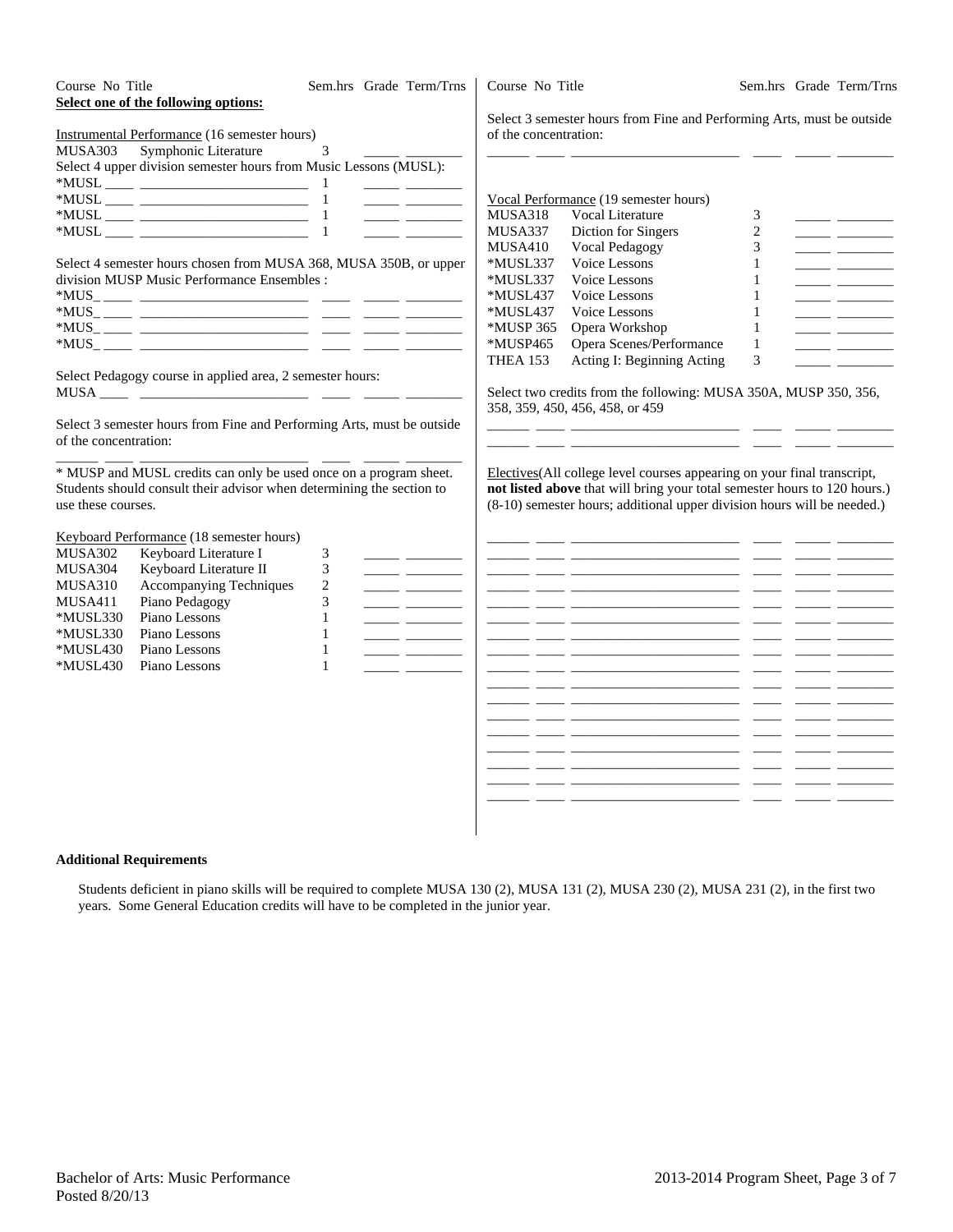# **SUGGESTED COURSE SEQUENCING FOR A MAJOR IN MUSIC PERFORMANCE – KEYBOARD OPTION**

This is a recommended sequence of course work. Certain courses may have prerequisites or are only offered during the Fall or Spring semesters. It is the student's responsibility to meet with the assigned advisor and check the 2-year course matrix on the website for course availability. **NOTE:** ( ) Parenthesis means there are options of when a course may be taken.

 $\overline{\phantom{0}}$ 

|                      |                                                    |              | <b>FRESHMAN YEAR</b>   |                                             |              |
|----------------------|----------------------------------------------------|--------------|------------------------|---------------------------------------------|--------------|
| <b>Fall Semester</b> |                                                    | <b>Hours</b> | <b>Spring Semester</b> |                                             | <b>Hours</b> |
| <b>MUSA 101</b>      | Concert Attendance                                 | O            | <b>MUSA 101</b>        | Concert Attendance                          | $\theta$     |
| <b>MUSA 114</b>      | Theory $I$ – Introduction                          | 3            | <b>MUSA 115</b>        | Theory II – Diatonic Concepts               | 3            |
| MUSA 111             | Music Technology – fall or spring                  | (1)          | <b>MUSA 111</b>        | Music Technology – fall or spring           | (1)          |
| <b>MUSA 116</b>      | Ear Training/Sightsinging I                        |              | <b>MUSA 117</b>        | Ear Training/Sightsinging II                | 2            |
| <b>MUSL 130</b>      | <b>Keyboard Lessons</b>                            |              | <b>MUSL 130</b>        | <b>Keyboard Lessons</b>                     |              |
| MUSP 1               | Performance Ensemble                               |              | MUSP 1                 | Performance Ensemble                        |              |
| <b>ENGL 111</b>      | <b>English Composition</b>                         |              | <b>ENGL 112</b>        | <b>English Composition</b>                  |              |
| <b>MATH 110</b>      | College Mathematics (or higher)                    | 3            | <b>MUSA 220</b>        | Music Appreciation- Fine Arts GED           | 3            |
|                      | <b>General Education Social/Behavioral Science</b> | 3            |                        | General Education Social/Behavioral Science | 3            |
|                      |                                                    | 16-17        |                        |                                             | 16-17        |

## **SOPHOMORE YEAR**

| <b>Fall Semester</b>             |                                            | <b>Hours</b>       | <b>Spring Semester</b> |                                             | <b>Hours</b>            |
|----------------------------------|--------------------------------------------|--------------------|------------------------|---------------------------------------------|-------------------------|
| <b>MUSA 101</b>                  | <b>Concert Attendance</b>                  | $\theta$           | <b>MUSA 101</b>        | <b>Concert Attendance</b>                   | $\theta$                |
| <b>MUSA 214</b>                  | Theory III – Chromatic Concepts            | 3                  | <b>MUSA 215</b>        | Theory IV – $20^{th}$ Cent. Form & Analysis | $\overline{\mathbf{3}}$ |
| <b>MUSA 268</b>                  | <b>Beginning Jazz Improvisation</b>        |                    | <b>MUSL 230</b>        | <b>Keyboard Lessons</b>                     |                         |
| <b>MUSL 230</b>                  | <b>Keyboard Lessons</b>                    |                    | MUSP 2                 | Performance Ensemble                        |                         |
| MUSP 2                           | Performance Ensemble                       |                    | <b>KINA</b>            | Activity                                    |                         |
| <b>General Education History</b> |                                            |                    | MUSA 250               | <b>Beginning Conducting</b>                 |                         |
|                                  | General Education Natural Science with Lab | 4                  |                        | <b>General Education Applied Studies</b>    |                         |
| <b>KINE 100</b>                  | Health and Wellness                        |                    |                        | <b>General Education Humanities</b>         |                         |
| <b>KINA</b>                      | Activity                                   |                    | Elective               |                                             |                         |
|                                  |                                            | 15                 |                        |                                             | 16                      |
|                                  |                                            | <b>JUNIOR YEAR</b> |                        |                                             |                         |

| <b>Fall Semester</b> |                                | <b>Hours</b> | <b>Spring Semester</b> |                                          | <b>Hours</b>   |
|----------------------|--------------------------------|--------------|------------------------|------------------------------------------|----------------|
| <b>MUSA 101</b>      | <b>Concert Attendance</b>      | $\theta$     | <b>MUSA 101</b>        | <b>Concert Attendance</b>                | $\left($       |
| <b>MUSA 411</b>      | Piano Pedagogy OR              |              | <b>MUSA 310</b>        | Accompanying Techniques OR               | (2)            |
| <b>MUSA 304</b>      | Keyboard Literature I          |              | <b>MUSA 302</b>        | Keyboard Literature II                   | (3)            |
| MUSA 326             | Music History and Literature I |              | <b>MUSA 327</b>        | Music History and Literature II          | 3              |
| <b>MUSL 330</b>      | <b>Keyboard Lessons</b>        |              | <b>MUSL 330</b>        | <b>Keyboard Lessons</b>                  | $\mathcal{L}$  |
| MUSP 3               | Performance Ensemble           |              | MUSP 3                 | Performance Ensemble                     |                |
| <b>FLAx</b>          | Foreign Language               |              | <b>FLAx</b>            | Foreign Language                         | 3              |
| Elective             |                                |              | <b>MUSA 426</b>        | Music of World Cultures                  | (2)            |
| <b>MUSA 363</b>      | Music Industry and Marketing   | (3)          |                        | <b>General Education Natural Science</b> | $\overline{3}$ |
|                      |                                | $14 - 18$    |                        |                                          | $15 - 17$      |

## **SENIOR YEAR**

| <b>Fall Semester</b>             |                              | <b>Hours</b> |                                | <b>Spring Semester</b>      |                |
|----------------------------------|------------------------------|--------------|--------------------------------|-----------------------------|----------------|
| <b>MUSA 101</b>                  | <b>Concert Attendance</b>    | O            | <b>MUSA 101</b>                | <b>Concert Attendance</b>   | $\Omega$       |
| <b>MUSA 411</b>                  | Piano Pedagogy or            |              | <b>MUSA 310</b>                | Accompanying Techniques or  | (2)            |
| <b>MUSA 304</b>                  | Keyboard Literature I        |              | <b>MUSA 302</b>                | Keyboard Literature II      | (3)            |
| <b>MUSA 317</b>                  | Orchestration                | 2            | <b>MUSL 430</b>                | <b>Keyboard Lessons</b>     | $2^{\circ}$    |
| <b>MUSL 430</b>                  | <b>Keyboard Lessons</b>      | 2            | <b>MUSP 420</b>                | Senior Recital/Presentation | $2^{\circ}$    |
| MUSP 4                           | Performance Ensemble         |              | MUSP 4                         | Performance Ensemble        |                |
| Fine Arts Course (outside Music) |                              | 3            | <b>MUSA 426</b>                | Music of World Cultures     | (2)            |
| MUSA 363                         | Music Industry and Marketing | (3)          | <b>Upper Division Elective</b> |                             | $\overline{3}$ |
|                                  |                              | $10 - 14$    |                                |                             | 11-13          |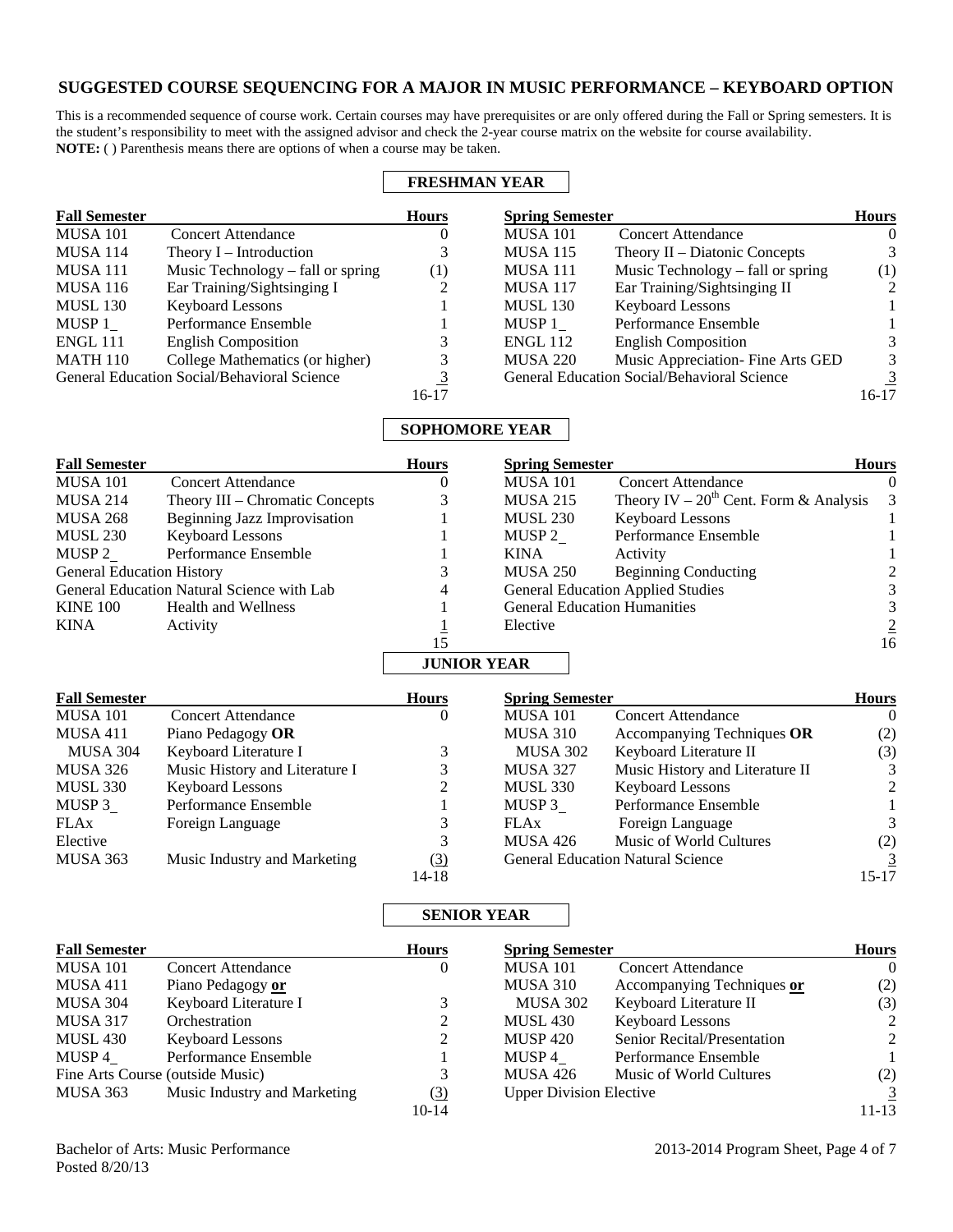## **SUGGESTED COURSE SEQUENCING FOR A MAJOR IN MUSIC PERFORMANCE – VOCAL OPTION**

This is a recommended sequence of course work. Certain courses may have prerequisites or are only offered during the Fall or Spring semesters. It is the student's responsibility to meet with their advisor and check the 2 year course matrix on the website for course availability. **NOTE:** ( ) Parenthesis means there are options of when a course may be taken.

|                      |                                             | <b>FRESHMAN YEAR</b> |                        |                                             |                |
|----------------------|---------------------------------------------|----------------------|------------------------|---------------------------------------------|----------------|
| <b>Fall Semester</b> |                                             | <b>Hours</b>         | <b>Spring Semester</b> |                                             | <b>Hours</b>   |
| <b>MUSA 101</b>      | Concert Attendance                          | v                    | <b>MUSA 101</b>        | <b>Concert Attendance</b>                   | $\theta$       |
| <b>MUSA 114</b>      | Theory $I$ – Introduction                   | 3                    | <b>MUSA 115</b>        | Theory $II$ – Diatonic Concepts             | 3.             |
| <b>MUSA 111</b>      | Music Technology – fall or spring           | (1)                  | <b>MUSA 111</b>        | Music Technology – fall or spring           | (1)            |
| <b>MUSA 116</b>      | Ear Training/Sightsinging I                 |                      | <b>MUSA 117</b>        | Ear Training/Sightsinging II                | 2              |
| <b>MUSL 137</b>      | Voice Lessons                               |                      | <b>MUSL 137</b>        | Voice Lessons                               |                |
| MUSP 1               | Performance Ensemble                        |                      | MUSP 1                 | Performance Ensemble                        |                |
| <b>ENGL 111</b>      | <b>English Composition</b>                  |                      | <b>ENGL 112</b>        | <b>English Composition</b>                  | 3              |
| <b>KINE 100</b>      | <b>Health and Wellness</b>                  |                      | <b>MUSA 220</b>        | Music Appreciation- Fine Arts GED           | 3.             |
| <b>KINA</b>          | Activity                                    |                      |                        | General Education Social/Behavioral Science | $\overline{3}$ |
|                      | General Education Social/Behavioral Science |                      |                        |                                             | $16-17$        |
|                      |                                             | $15-16$              |                        |                                             |                |

# **SOPHOMORE YEAR**

| <b>Fall Semester</b> |                                 | <b>Hours</b> | <b>Spring Semester</b>                   |                                               | <b>Hours</b>  |
|----------------------|---------------------------------|--------------|------------------------------------------|-----------------------------------------------|---------------|
| <b>MUSA 101</b>      | <b>Concert Attendance</b>       |              | <b>MUSA 101</b>                          | <b>Concert Attendance</b>                     | 0             |
| <b>MUSA 214</b>      | Theory III – Chromatic Concepts | 3            | <b>MUSA 215</b>                          | Theory IV – $20^{th}$ Cent. Form & Analysis 3 |               |
| <b>MUSL 237</b>      | Voice Lessons                   |              | <b>MUSL 237</b>                          | Voice Lessons                                 |               |
| MUSP 2               | Performance Ensemble            |              | MUSP 2                                   | Performance Ensemble                          |               |
| FLAx                 | Foreign Language                |              | <b>MUSA 250</b>                          | <b>Beginning Conducting</b>                   | $\mathcal{L}$ |
| <b>MATH 110</b>      | College Mathematics (or higher) |              | <b>General Education Applied Studies</b> |                                               |               |
| <b>THEA 153</b>      | Acting I: Beginning Acting      |              | FLAx                                     | Foreign Language                              | 3             |
|                      |                                 | 14           | <b>General Education History</b>         |                                               | 3             |

## **JUNIOR YEAR**

| <b>Fall Semester</b>                            |                                   | <b>Hours</b>   | <b>Spring Semester</b> |                                          |               |
|-------------------------------------------------|-----------------------------------|----------------|------------------------|------------------------------------------|---------------|
| <b>MUSA 101</b>                                 | <b>Concert Attendance</b>         | O              | <b>MUSA 101</b>        | <b>Concert Attendance</b>                | $\left($      |
| MUSA 337                                        | Diction for Singers               |                | MUSA 410               | Vocal Pedagogy or                        |               |
| <b>MUSA 326</b>                                 | Music History and Literature I    |                | <b>MUSA 318</b>        | Vocal Literature                         | 3             |
| <b>MUSL 337</b>                                 | Voice Lessons                     |                | <b>MUSA 327</b>        | Music History and Literature II          | 3             |
| MUSP 3                                          | Performance Ensemble              |                | <b>MUSL 337</b>        | Voice Lessons                            | $\mathcal{L}$ |
| Select 2 credits from the following: MUSA 350A, |                                   |                | <b>MUSP 365</b>        | Opera Workshop or                        |               |
| MUSP 350, 356, 358, 450, 456, 458               |                                   |                | <b>MUSP 465</b>        | Opera Scenes/Performance                 |               |
| KINA                                            | Activity                          |                | MUSP 3                 | Performance Ensemble                     |               |
| General Education Natural Science with Lab      |                                   | 4              | <b>MUSA 426</b>        | Music of World Cultures                  | (2)           |
| MUSA 363                                        | Music Indust & Mark $OR$ Elective | $\overline{3}$ |                        | <b>General Education Natural Science</b> | 3             |
|                                                 |                                   | 18             |                        |                                          | 13-15         |

|                                                 |                                 |                | <b>SENIOR YEAR</b>              |                             |                |
|-------------------------------------------------|---------------------------------|----------------|---------------------------------|-----------------------------|----------------|
| <b>Fall Semester</b>                            |                                 | <b>Hours</b>   | <b>Spring Semester</b>          |                             | <b>Hours</b>   |
| <b>MUSA 101</b>                                 | <b>Concert Attendance</b>       | $\theta$       | <b>MUSA 101</b>                 | <b>Concert Attendance</b>   | $\theta$       |
| <b>MUSA 317</b>                                 | Orchestration                   |                | MUSA 410                        | Vocal Pedagogy or           |                |
| <b>MUSL 437</b>                                 | Voice Lessons                   |                | <b>MUSA 318</b>                 | Vocal Literature            | 3              |
| MUSP 4                                          | Performance Ensemble            |                | <b>MUSL 437</b>                 | Voice Lessons               | $\mathfrak{D}$ |
| Select 2 credits from the following: MUSA 350A, |                                 |                | <b>MUSP 420</b>                 | Senior Recital/Presentation | $\mathcal{L}$  |
| MUSP 350, MUSP 358, MUSP 450, MUSP 458          |                                 |                | <b>MUSP 365</b>                 | Opera Workshop or           |                |
| <b>General Education Humanities</b>             |                                 | 3              | <b>MUSP 465</b>                 | Opera Scenes/Performance    |                |
| MUSA 363                                        | Music Indust & Mark OR Elective | $\overline{3}$ | MUSP 4                          | Performance Ensemble        |                |
|                                                 |                                 | 16             | <b>Upper Division Electives</b> |                             | 5.             |
|                                                 |                                 |                | MUSA 426                        | Music of World Cultures     | (2)            |

11-13

16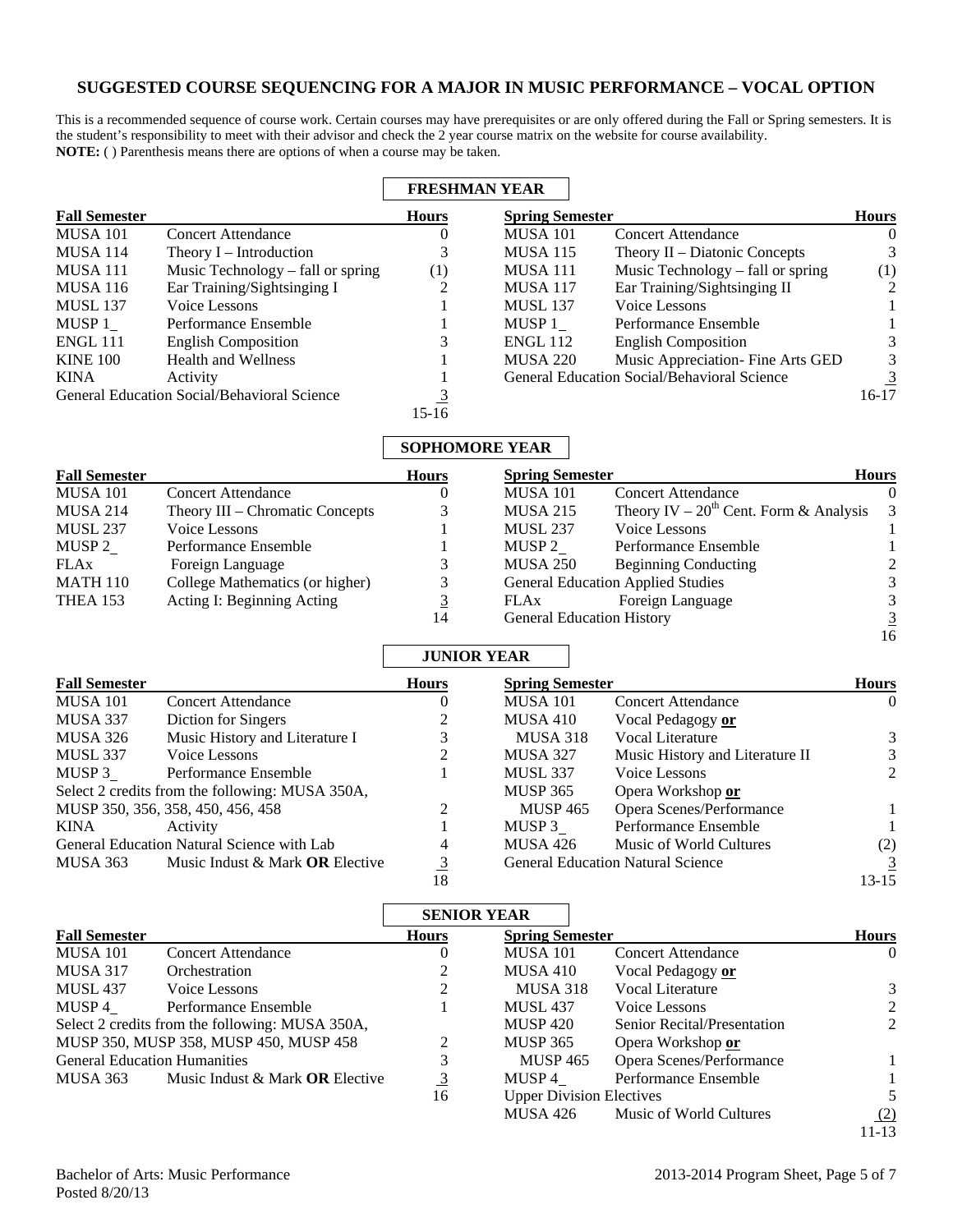## **SUGGESTED COURSE SEQUENCING FOR A MAJOR IN MUSIC PERFORMANCE – INSTRUMENTAL OPTION**

This is a recommended sequence of course work. Certain courses may have prerequisites or are only offered during the Fall or Spring semesters. It is the student's responsibility to meet with their advisor and check the 2 year course matrix on the website for course availability.

**Note: A pedagogy course in your applied area is required for this concentration. These courses are offered only every other year. Check the 2 year course offering schedule to determine when to take the course in your applied area. This course does not appear on this sequence. NOTE:** ( ) Parenthesis means there are options of when a course may be taken.

|                                             |                                   | <b>FRESHMAN YEAR</b>         |                        |                                          |                |
|---------------------------------------------|-----------------------------------|------------------------------|------------------------|------------------------------------------|----------------|
| <b>Fall Semester</b>                        |                                   | <b>Hours</b>                 | <b>Spring Semester</b> |                                          | <b>Hours</b>   |
| MUSA 101                                    | <b>Concert Attendance</b>         |                              | <b>MUSA 101</b>        | <b>Concert Attendance</b>                | $\theta$       |
| MUSA 114                                    | Theory I – Introduction           |                              | <b>MUSA 115</b>        | Theory $II$ – Diatonic Concepts          |                |
| MUSA 111                                    | Music Technology – fall or spring | (1)                          | <b>MUSA 111</b>        | Music Technology – fall or spring        | (1)            |
| MUSA 116                                    | Ear Training/Sightsinging I       |                              | <b>MUSA 117</b>        | Ear Training/Sightsinging II             | 2              |
| MUSL 1                                      | <b>Applied Music Lessons</b>      |                              | MUSL 1                 | <b>Applied Music Lessons</b>             |                |
| MUSP 1                                      | Performance Ensemble              |                              | MUSP 1                 | Performance Ensemble                     |                |
| KINA                                        | Activity                          |                              | <b>ENGL 112</b>        | <b>English Composition</b>               | 3              |
| ENGL 111                                    | <b>English Composition</b>        |                              | <b>MUSA 220</b>        | Music Appreciation - Fine Arts GED       | 3              |
| MATH 110                                    | College Mathematics (or higher)   |                              |                        | <b>General Education Applied Studies</b> | $\overline{3}$ |
| General Education Social/Behavioral Science |                                   |                              |                        |                                          | $16-17$        |
|                                             |                                   | $17-18$                      |                        |                                          |                |
|                                             |                                   | $\alpha$ anitan Lanti Yiri d |                        |                                          |                |

|                                             |                                 | SOPHOMORE YEAR |                        |                                               |                |
|---------------------------------------------|---------------------------------|----------------|------------------------|-----------------------------------------------|----------------|
| <b>Fall Semester</b>                        |                                 | <b>Hours</b>   | <b>Spring Semester</b> |                                               | <b>Hours</b>   |
| <b>MUSA 101</b>                             | <b>Concert Attendance</b>       | U              | <b>MUSA 101</b>        | <b>Concert Attendance</b>                     | 0              |
| MUSA 214                                    | Theory III – Chromatic Concepts |                | <b>MUSA 215</b>        | Theory IV – $20^{th}$ Cent. Form & Analysis 3 |                |
| <b>MUSA 268</b>                             | Beginning Jazz Improvisation    |                | MUSL 2                 | <b>Applied Music Lessons</b>                  |                |
| MUSL 2                                      | <b>Applied Music Lessons</b>    |                | MUSP 2                 | Performance Ensemble                          |                |
| MUSP 2                                      | Performance Ensemble            |                | <b>MUSA 250</b>        | <b>Beginning Conducting</b>                   | $\mathfrak{D}$ |
| <b>KINE 100</b>                             | <b>Health and Wellness</b>      |                |                        | <b>General Education Natural Science</b>      |                |
| General Education Social/Behavioral Science |                                 |                |                        | Fine Arts Course (Outside Music)              | 3              |
| General Education Natural Science with Lab  |                                 | $\overline{4}$ | KINA                   | Activity                                      |                |
|                                             |                                 | 14             |                        |                                               | 14             |

|                      |                                                  | <b>JUNIOR YEAR</b> |                         |                                 |                |  |
|----------------------|--------------------------------------------------|--------------------|-------------------------|---------------------------------|----------------|--|
| <b>Fall Semester</b> |                                                  | <b>Hours</b>       | <b>Spring Semester</b>  |                                 | <b>Hours</b>   |  |
| <b>MUSA 101</b>      | <b>Concert Attendance</b>                        | O                  | <b>MUSA 101</b>         | <b>Concert Attendance</b>       | $\Omega$       |  |
| <b>MUSA 317</b>      | Orchestration                                    |                    | MUSA 303                | Symphonic Literature OR         | (3)            |  |
| MUSA 326             | Music History and Literature I                   | 3                  | MUSA 426                | World Cultures                  | (2)            |  |
| MUSL $3$             | <b>Applied Music Lessons</b>                     |                    | <b>MUSA 327</b>         | Music History and Literature II | 3              |  |
| MUSP 3               | Performance Ensemble                             |                    | MUSL 3                  | <b>Applied Music Lessons</b>    | 2              |  |
| <b>FLAx</b>          | Foreign Language                                 |                    | MUSP 3                  | Performance Ensemble            |                |  |
| *MUSA 350B           | Advanced Conducting, Instrumental OR             |                    | <b>FLAx</b>             | Foreign Language                | 3              |  |
| *MUSP XXX            | <b>Performance Ensembles</b>                     |                    | <i><b>*MUSA 368</b></i> | Advanced Jazz Improv. or        |                |  |
| MUSA 363             | Music Industry & Marketing                       | <u>(3)</u>         |                         | *MUSP XXX Performance Ensembles | $\overline{2}$ |  |
|                      |                                                  | 13-16              |                         |                                 | $13 - 14$      |  |
|                      | *Select 4 hours from: MUSA 368 MUSA 350B or MUSP |                    |                         |                                 |                |  |

\*Select 4 hours from: MUSA 368, MUSA 350B or MUSP Performance Ensembles

## **SENIOR YEAR**

| <b>Fall Semester</b>                |                              | <b>Hours</b> | <b>Spring Semester</b> |                              | <b>Hours</b>   |
|-------------------------------------|------------------------------|--------------|------------------------|------------------------------|----------------|
| <b>MUSA 101</b>                     | <b>Concert Attendance</b>    | U            | <b>MUSA 101</b>        | <b>Concert Attendance</b>    | $\Omega$       |
| MUSL 4                              | <b>Applied Music Lessons</b> | 2            | <b>MUSA 303</b>        | Symphonic Literature OR      | (3)            |
| MUSP 4                              | Performance Ensemble         |              | <b>MUSA 426</b>        | <b>World Cultures</b>        | (2)            |
| <b>General Education Humanities</b> |                              |              | MUSL 4                 | <b>Applied Music Lessons</b> | 2              |
| <b>General Education History</b>    |                              | 3            | <b>MUSP 420</b>        | Senior Recital/Presentation  | 2              |
| <b>Upper Division Electives</b>     |                              | 6            | MUSP 4                 | Performance Ensemble         |                |
| MUSA 363                            | Music Industry & Marketing   | <u>(3)</u>   | Electives              |                              | $\overline{4}$ |
|                                     |                              | $15 - 18$    |                        |                              | $12 - 13$      |